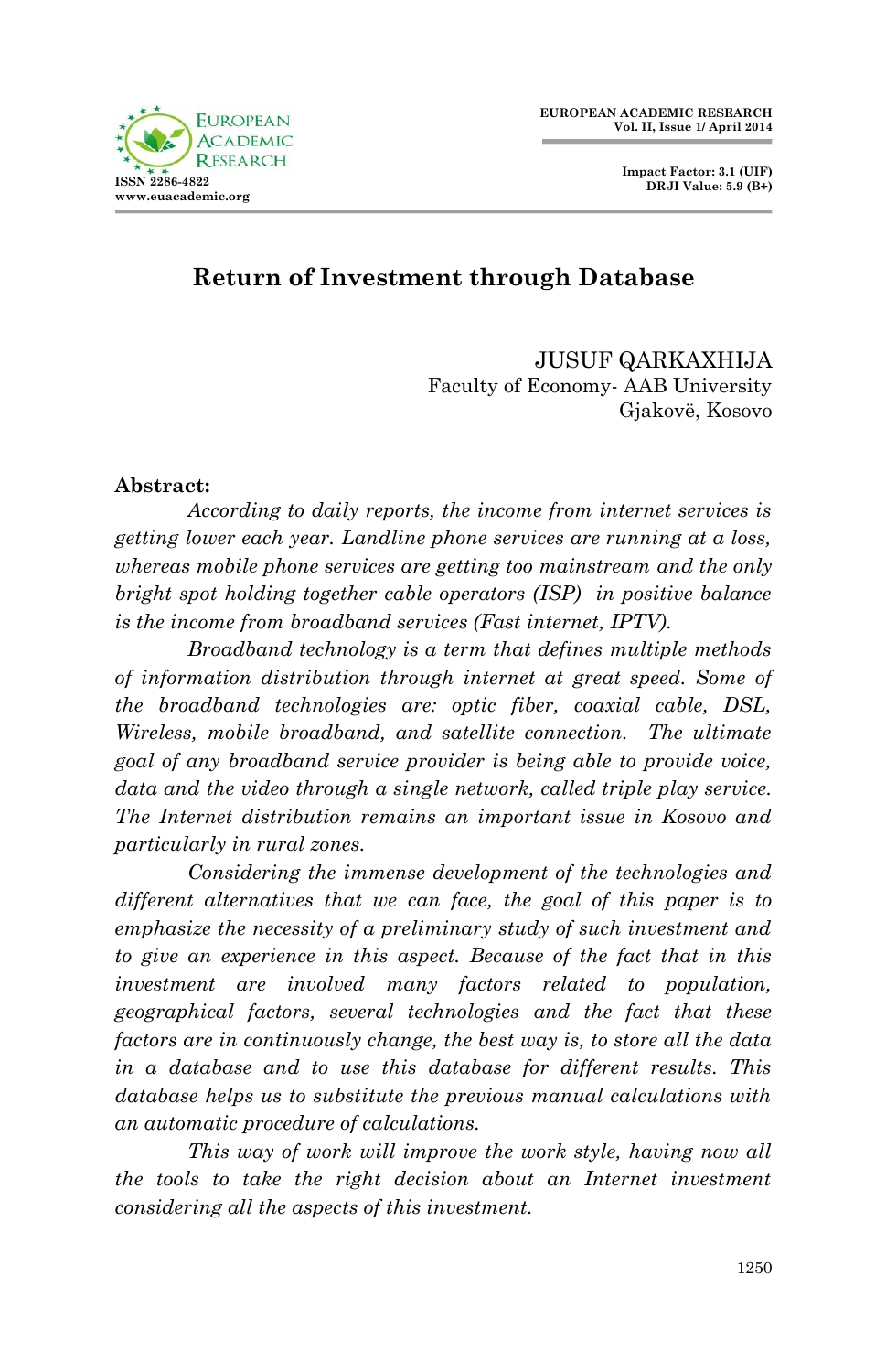**Key words**: broadband technology, triple play, database, return of investment, accounting, etc.

## **1. Introduction**

Investment decisions are always conditioned by numerous factors. Some firms invest as a response to a favorable economic situation, possibly unexpected, while others invest due to expected higher demand over the medium or long run. This may co-exist with firms that do not invest at all simply because they have already achieved their desired capital stock [1].

The objective of this article is to give a methodology in investment forecasting related to the Internet Distribution in rural zones of Kosovo.

The existing situation in Kosovo, related the Internet use is as follows:

In the rural areas and in the whole Kosovo the economic state has been in a rough position. A factor that could help soothe this condition is the growth of investment so that we can have limitless faster Internet. This can be achieved through investment in broadband technology [2]. This would also help that the enterprises in rural areas to sell their products through the internet.

This situation dictates the emergency of the Internet distribution in rural zones where the Internet does not work. The Internet impact is evident phenomena today in all the society and it is an imperative task to make it available in all the rural zones.

Up to now, there was not used a forecasting methodology in such an investment in Kosovo. However the experience gained in this field makes us to think that we have to forecast the future investments.

This investment is conditioned by a numerous factors such as geographical, social and economic. In this article an experience is given how the information about these factors is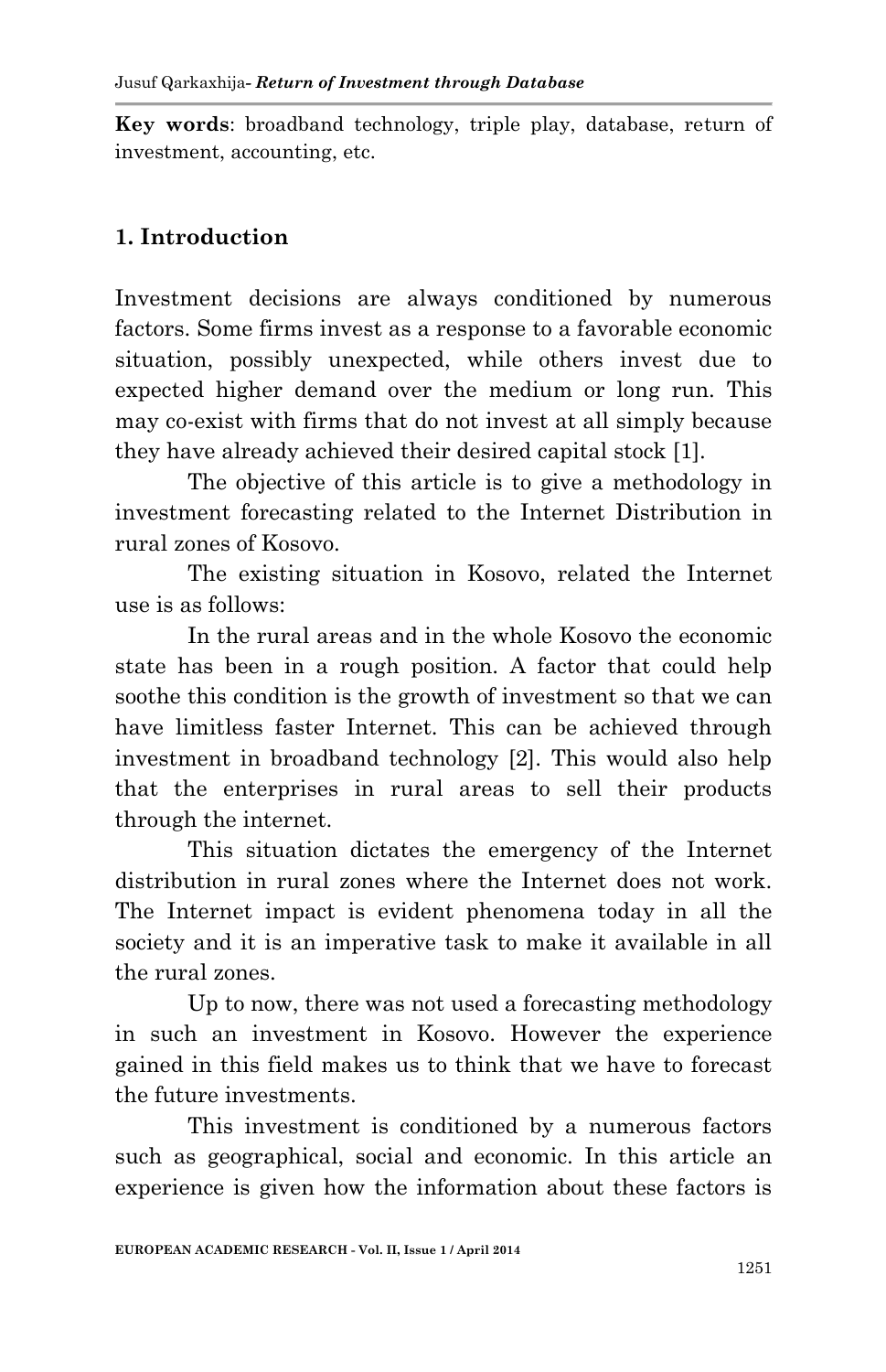organized in a database and how this database helps us for a forecasting investment in the field of the Internet distribution.

#### **2. Organizing the data in the database**

As the result of the information analysis done the following entities are defined [3]

| Channel        | The channel entity has four TV         |
|----------------|----------------------------------------|
|                | channels with two options each.        |
| Inputs         | The Inputs entity shows the number     |
|                | of Tv companies and the price they     |
|                | need to pay to be put on offers.       |
| Packages       | Entity Packages shows the selling      |
|                | prices of the packages.                |
| Costs          | Entity Costs shows the fixed prices    |
|                | that are created during the work.      |
| Location       | Entity Location shows the places in    |
|                | which the technology is invested.      |
| Implementation | Entity Implementation shows which      |
|                | package in which place and with        |
|                | what price is implemented.             |
| Separator      | Entity Separator shiws the kinds       |
|                | and the prices of the used separators. |
| Cablle         | Entity Cablle describes the kinds of   |
|                | cables and their prices used in the    |
| Technology     | investment.                            |
|                | Entity Technology<br>describes<br>the  |
|                | equipment and the used cables in the   |
| Equipment      | technologies we have implemented       |
| Equipment1     | Entities Equipment, Equipment1 and     |
| Equipment2     | Equipment2, describe the kind of       |
|                | equipment used and their prices.       |

Where the relationship between them is shown in the picture 1 [4].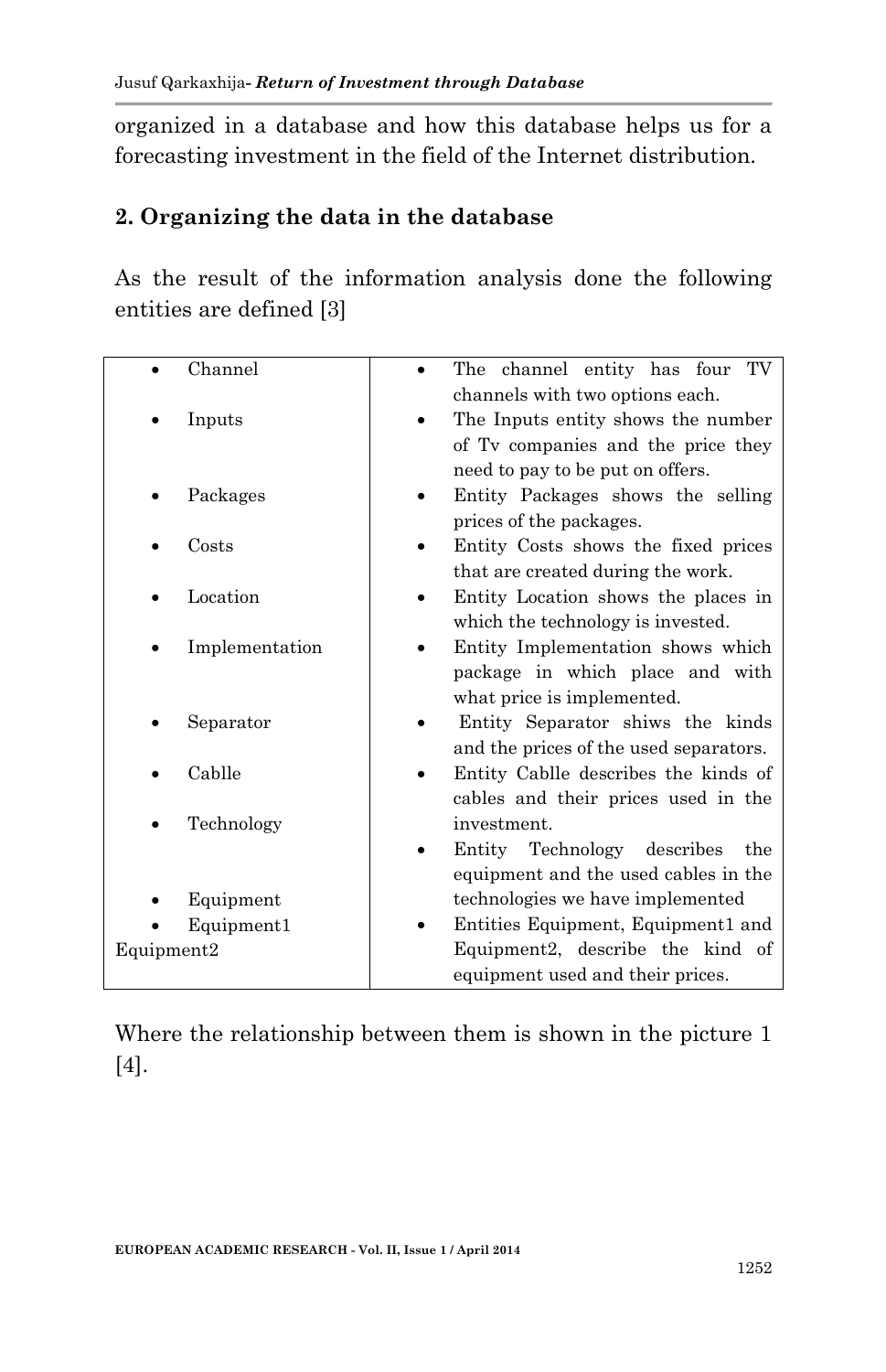Jusuf Qarkaxhija*- Return of Investment through Database*



When the investing firm looks at the decisions of the investing capital, it does not take into account that it is dealing with the perfect market, the competition. It might have only a few competitors which are specialized in these particular business geographic areas, and it might have some unique assets (wealth), that will offer a priority towards other competitors [5].

# **3. Some Analysis Operation using the Database**

## **3.1. The invested amount**

We use a calculated query field in a query that combines the tables: Location, Separator, Cablle, Technology, Equipment, Equipment1, and Equipment2.

Associated by the formula

*Invested Total: ([client number] / [Equipment number of clients]) \* [Equipment.price] + [client number] \* [Equipment1.Price] + [client number] \* [Equipment1.Price] + [Distance from base] \* [priceperunit] + (([client number] / [Equipment number of clients]) \* [Equipment ports]) \* [Separator.price]*

#### **3.2. Investment on a customer**

To calculate the investment on a customer, then we use the fields and the calculations of the above query:

*Investment per Client: [Invested Total] / [client number]*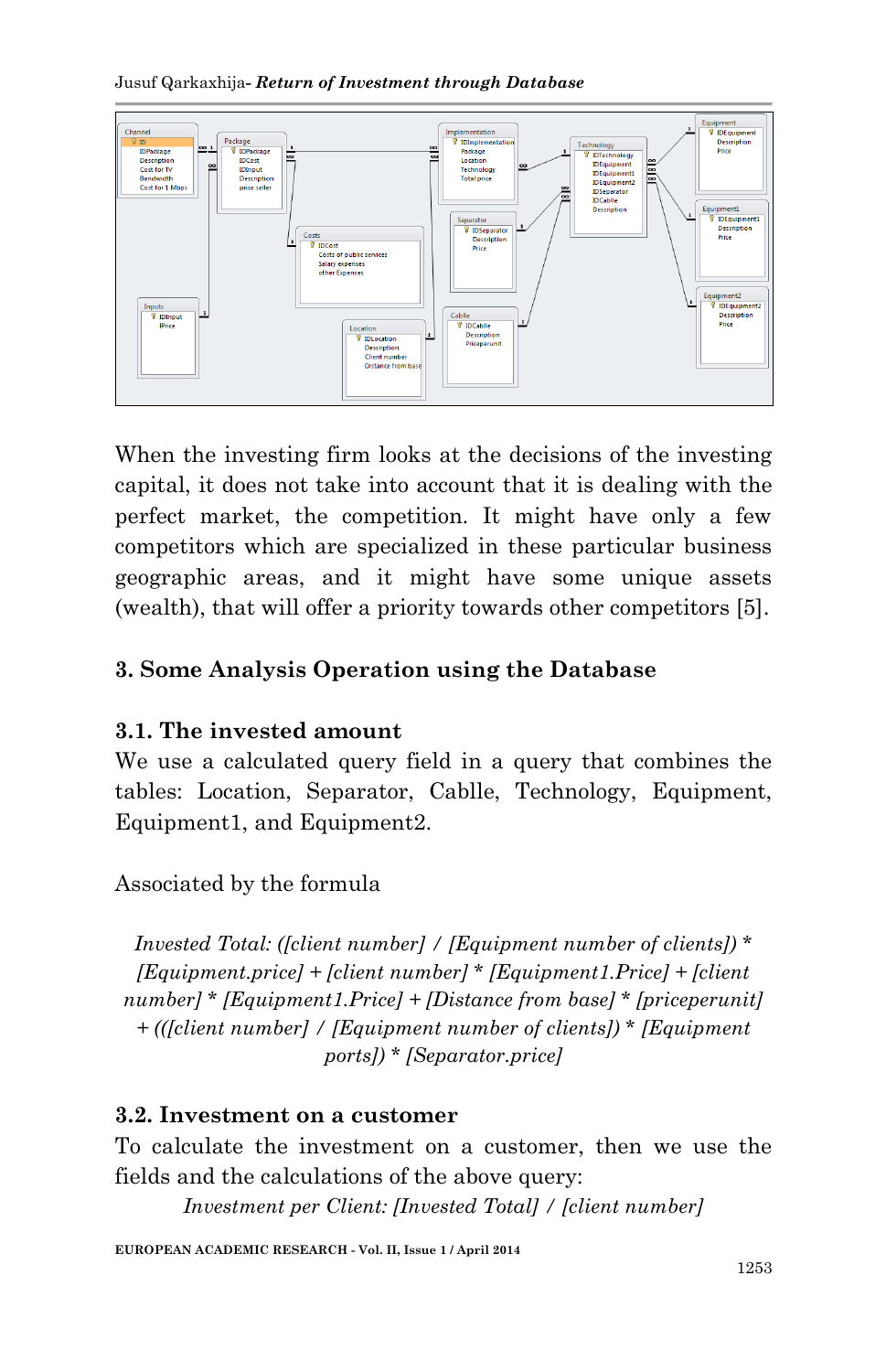The query you can see above, calculates the investments on one client according to the prices of the equipment we have used, number of the clients, and the distance from the base of transmission.

# **3.3. Estimating the amount invested in other technologies (dsl)**

We use a calculated query field in a query that combines the tables: Location, Separator, Cablle, Technology, Equipment, Equipment1, and Equipment2.

*Invested total: ([client number] / [Equipment number of clients]) \* [Equipment.price] + [client number] \* [Equipment1.price] + [client number] \* [Equipment2.price] + [Distance from base] \* [price per unit] + [separator.price] \* [client number]*

In the case of gpon technology the used formula was:

*Invested total: ([client number] / [Equipment number of clients]) \* [Equipment.price] + [client number] \* [Equipment1.price] + [client number] \* [Equipment2.price] + [Distance from base] \* [price per unit] + (([client number] / [Equipment number of clients]) \* [Equipment ports]) \* [separator.price]*

There where the two formulas differ, are underlined

## **4. Calculation on investment return**

The company which implements this business is interested on the time of investment return, that is to say that in the optimal offer the return on investment to be as immediate as possible. To calculate the return on investments (ROI – return of investments) first you have to find out the gross profit. The bruto profit tells the difference of the general income and the cost (costs are a measurement with monetary terms of the amount of resources used to generate revenue) of the sold services. (gross profit  $=$  inputs  $-$  Cost of services sold). After we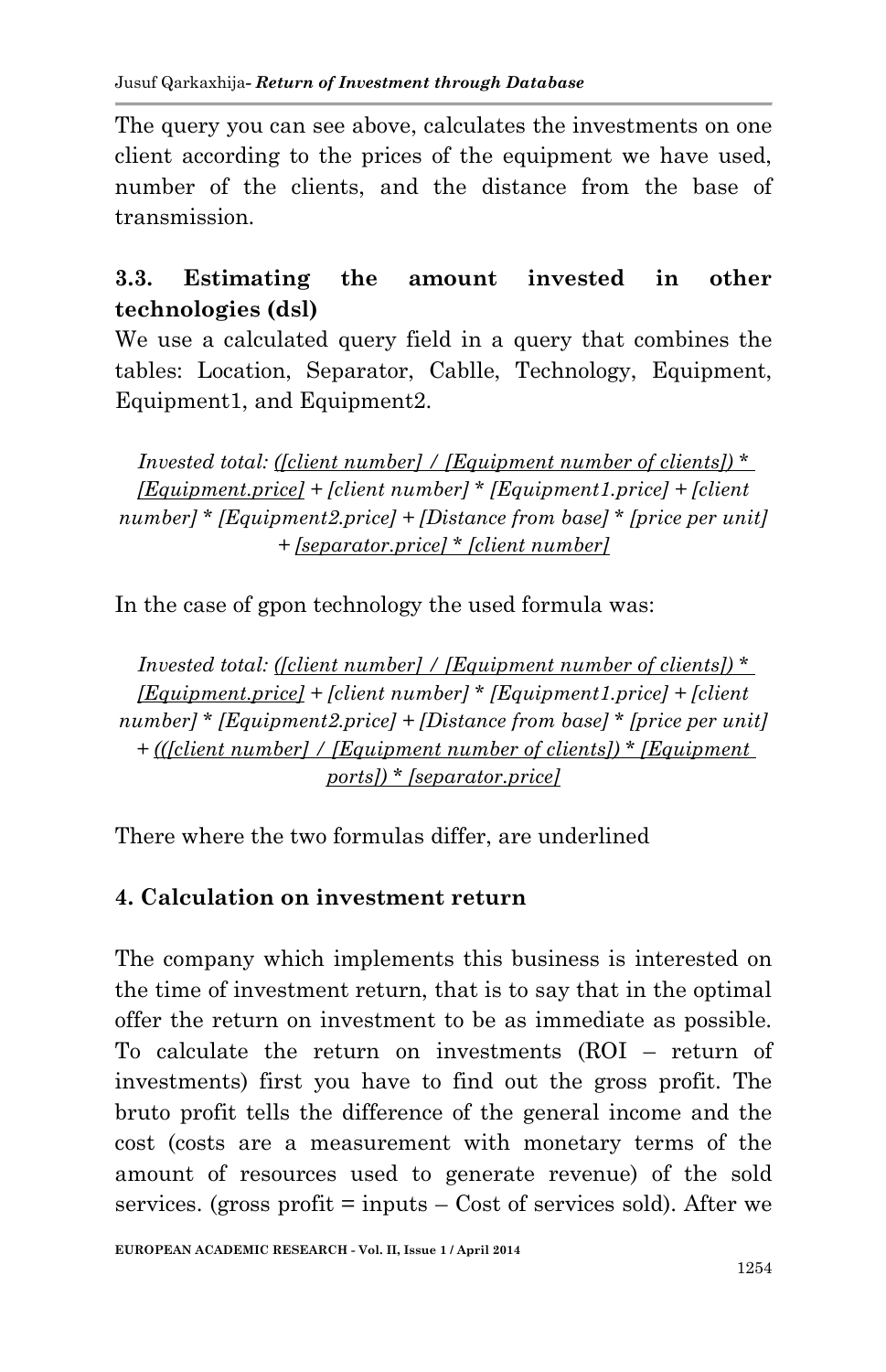find the bruto profit, then we find the profit before the tax [6]. The profit before the tax is calculated as a difference between the bruto profit and the costs. (profit before  $\text{tax} = \text{gross profit}$ excpences). Then, the profit before taxes, is multiplied by the value on the tax, then we get the tax. (tax = profit before taz  $*$ tax value). Whereas the neto profit (neto profit is the difference between the profit before the tax, and the tax calculated in this profit) [7]. All of these form the statement of income. So, the income statement is financial statement that shows the financial performance of a company in a period of time (monthly, quarterly or yearly) [8]. Also it is called a profit statement or a loss statement.

| Monthly Incomes             |                                     |
|-----------------------------|-------------------------------------|
| 1. Inputs                   | 1                                   |
| 2. Cost of services sold    | 2                                   |
| I. GROSS PROFIT (1-2)       | $1 - 2$                             |
| Public services expences    | 3                                   |
| Salary expences             | 4                                   |
| Other expences              | 5                                   |
| <b>II. EXPENCES</b>         | $3 + 4 + 5$                         |
| III. PROFIT BEFORE TAX (I-  | $(1-2) - (3+4+5)$                   |
| $\rm{II}$                   |                                     |
| Tax 20 %                    | $((1-2)-(3+4+5))$ * 0.2             |
| IV. NET PROFIT (III-Tatimi) | $((1-2)-(3+4+5)) - ((1-2)-(3+4+5))$ |
|                             | $*$ 0.2)                            |

First off, we have to say, that a business is effective and efficient only if it successful in offering the goods and services required by clients, and if it keeps their costs lower than the prices of their sale [9].

After all of these are calculated then we can find the return of investments, which can be found through this formula [10].

Investment return 
$$
(ROI) = \frac{profit}{invested total} \times 100\%
$$

The formula you can see above presents the return of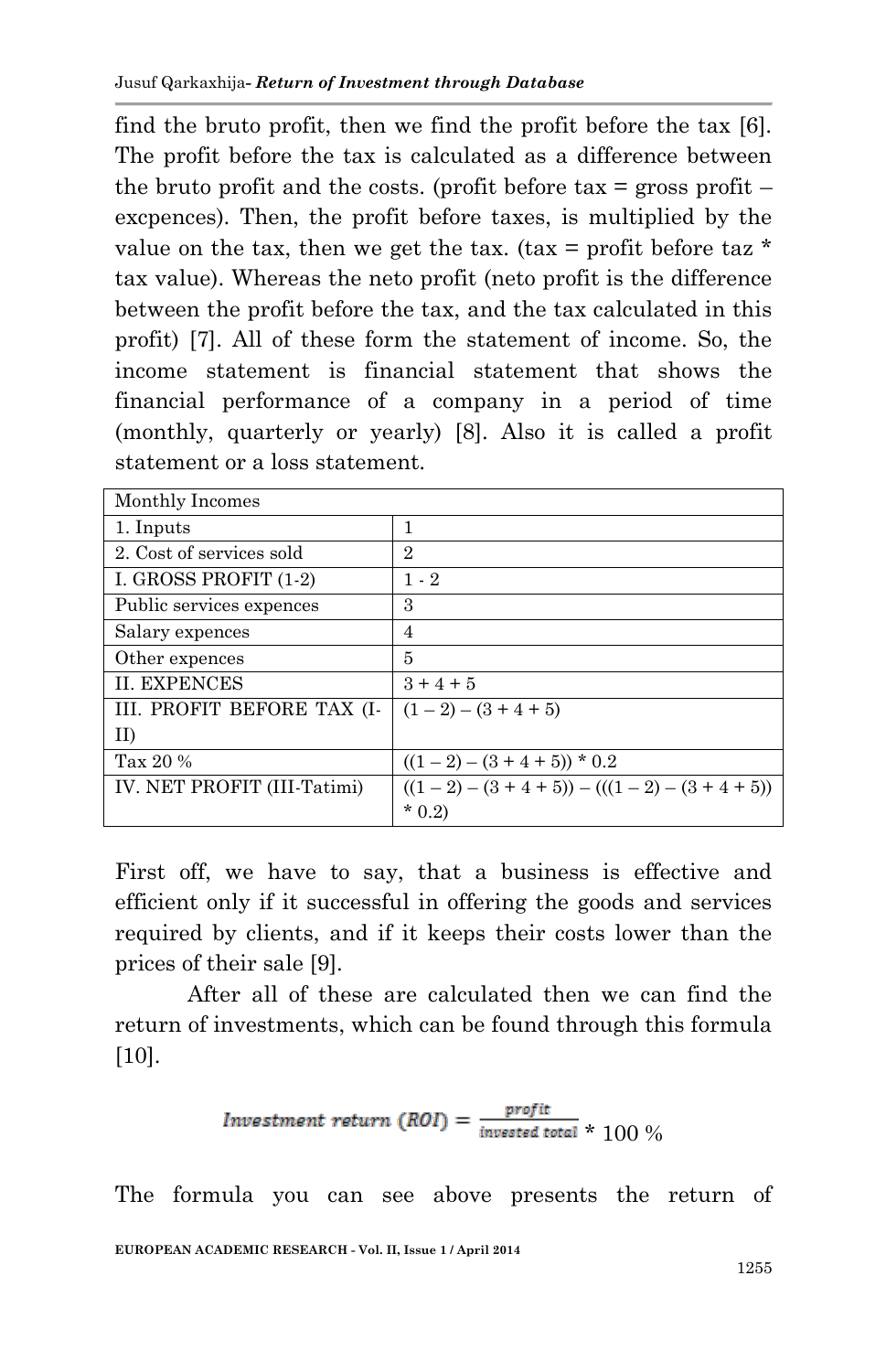investments according to percentage, whereas the formula of the return of investments according to months is below:

$$
Invested\ total\ \, [Root] = \frac{invested\ total}{profit}
$$

Now we will find return of investments according to the offered packages (Package 1 –Package 8) in an auto matic way through the queries of the database. From the table above we can see that we have to find the revenues and the cost of sold services.

## **5. Calculating the revenue and the costs**

We use a calculated query field in a query that combines the tables: Channel, Inputs, Packages, Costs, and Location. with the following formula:

*Cost of services sold: [client number] \* [Cost for TV] + [Bandwidth] \* [Cost for 1 Mbps]*

The field *Expences* adds three kinds of costs which happen during the activity of an enterprise. The formula is below.

*Costs: [Costs of public services] + [Salary expenses] + [other Expenses]*

We showed above that in the offered packages we can put others channels which are self-offered. Than its setting in the package will be done through the field *other inputs*. Here is the formula:

*other inputs: 10 \* [input price]*

Number 10 in the formula above tells that there are 10 other TV channels placed in the package and that each of them has to pay the provider the price of  $\epsilon$  2000. The latest field of this query is the field *inputs*, which is formed by the formula below: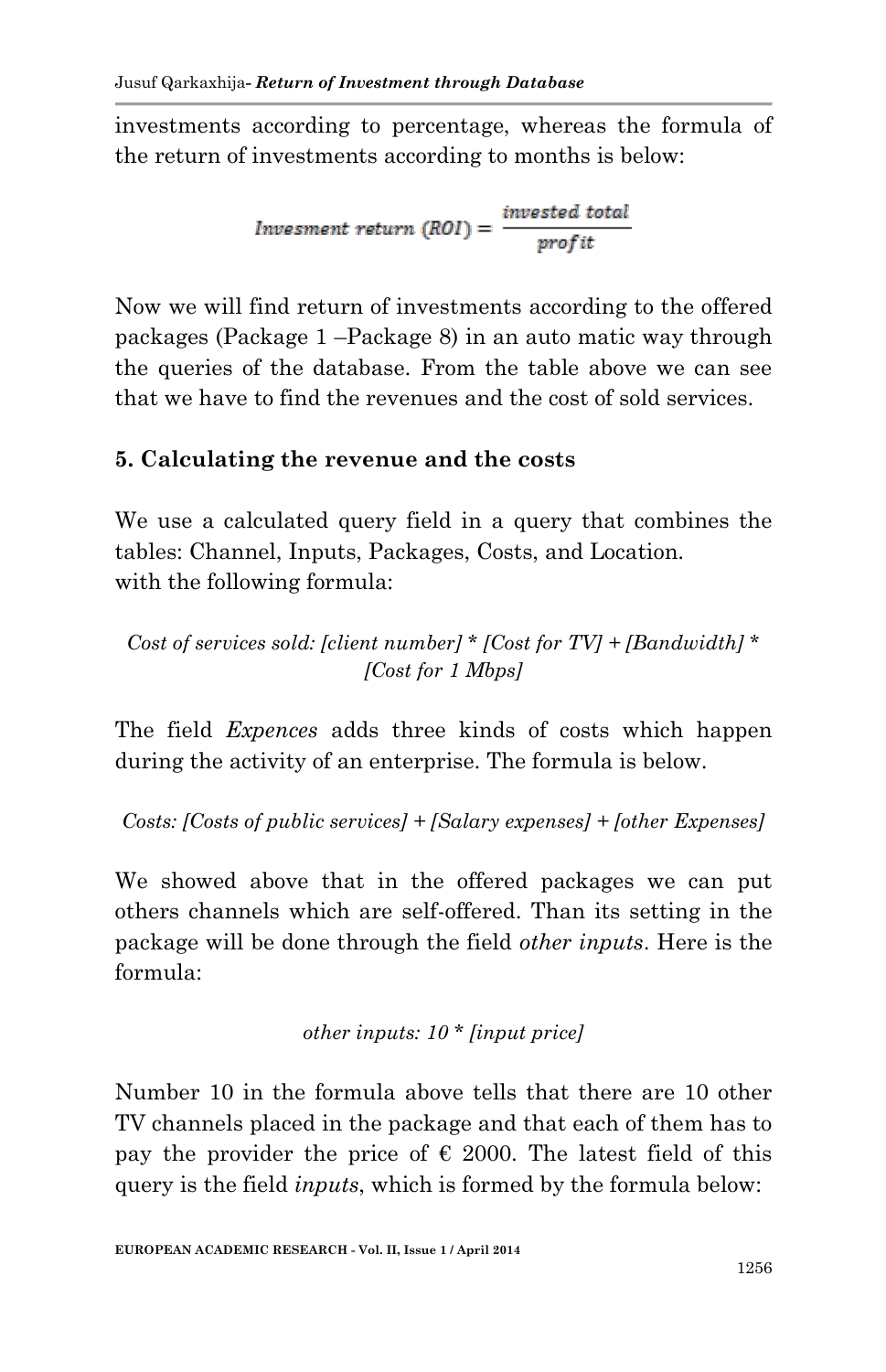*inputs: [client number] \* [price seller] + 10 \* [input price]*

So we get the income from multiplying the number of clients with the costing price of the plus package from multiplying 10 other channels that are put in the package.

#### **6.Calculating the neto profit**

We use a calculated query field in a query that combines the tables: Chanel, Inputs, Packages, Costs, and Location. See the formula below.

```
Gross Profit: [inputs] – [Cost of services sold]
```
The field *Costs* is established after the infrastructure arises for the commecement of preparation and the company starts its activity. Namely, this sums up some operating expenses (operating expenses are those expenses which are crated when the enterprise starts the production or serving process) and which are: *Costs of public services*, *Salary expenses*, and *other Expenses*. The next field is *Profit Before Tax* which is made when we subtract the cost from the bruto profit. See the formula below.

*Profit Before Tax: [Gross Profit] – [Costs]*

The next field is the field *Tax* which we obtain when the field *Fitimi para tatimit*is multiplied by the value of the tax. Below you can see how we have calculated the tax from the profit before tax, if the value of the tax is 20 %. Look at the formula below.

#### *Tax: 0.2 \* Profit Before Tax = 0.2 \* ([Gross Profit] – [Costs])*

And the last field and our goal is the field *Net Profit* which is obtained if from the field *Profit Before Tax* we subtract the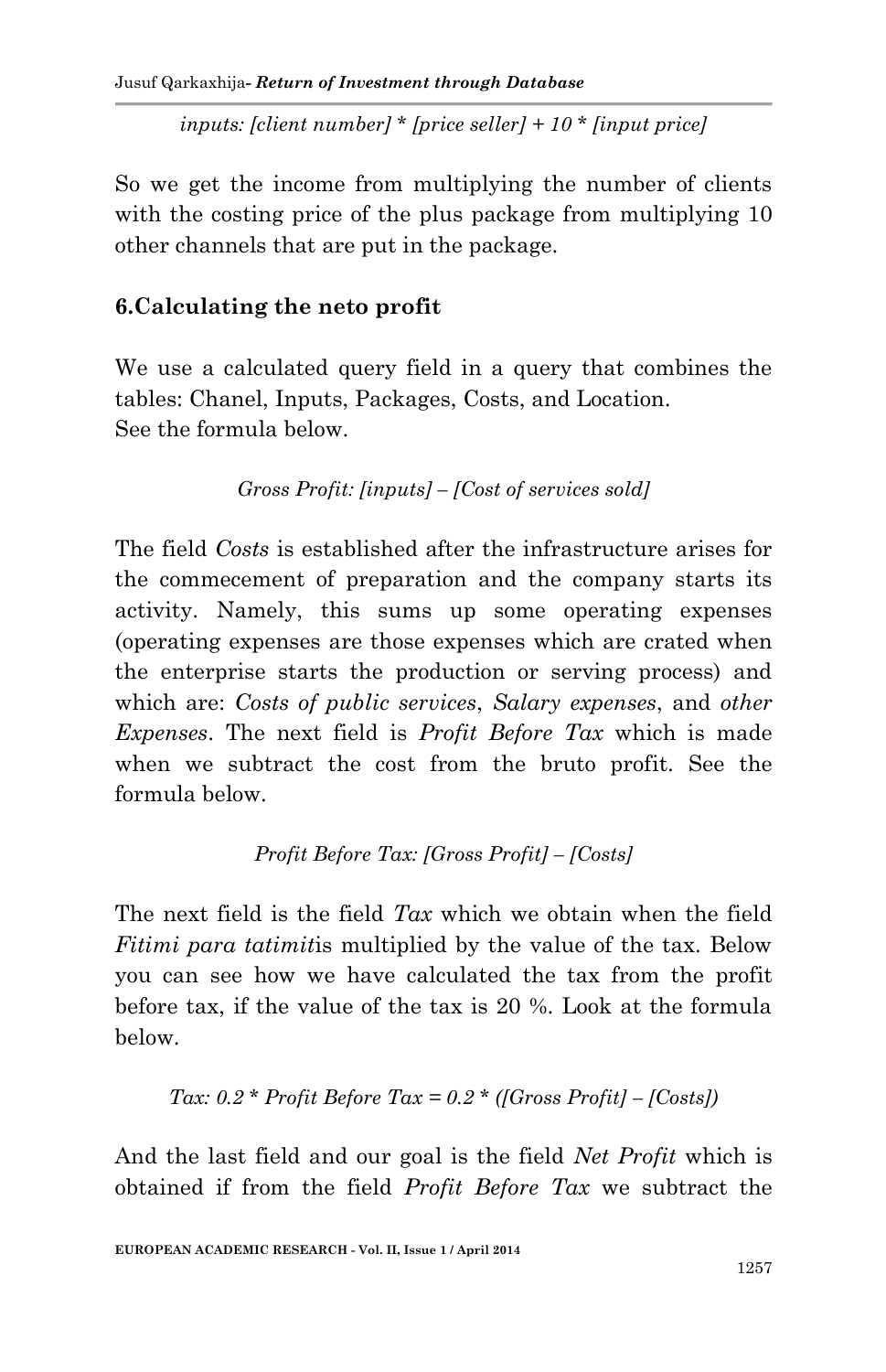calculated tax on it. You can see the formula below:

*Net Profit: [Profit Before Tax] – [Tax]*

Now we will build a graphic which gives us the comparison of all the neto profit for all the packages.

#### **7. Calculating the investment on a client**

We use a calculated query field in a query that combines the tables: Channel, Inputs, Packages, Costs, Location, and Technology.

*Invested Total: ([client number] / [Equipment number of clients]) \* [Equipment.price] + [client number] \* [Equipment1.Price] + [client number] \* [Equipment1.Price] + [Distance from base] \* [priceperunit] + (([client number] / [Equipment number of clients]) \* [Equipment ports]) \* [Separator.price]*

The field *InvestimiPerKlient* is calculated as you can see below.

*Investment per Client: [Invested Total] / [client number]*

## **8. Calculating the return of investment by month**

We use a calculated query field in a query that combines the tables: Chanel, Inputs, Packages, Costs, and Location. The field *return of investment* is obtained through the formula below:

*Return of investment: [Invested Total] / [Net profit]*

So we can see here that for all the offered packages from the provider, the investment sum is the same, whereas the difference is made from the neto profit which is created from the packages.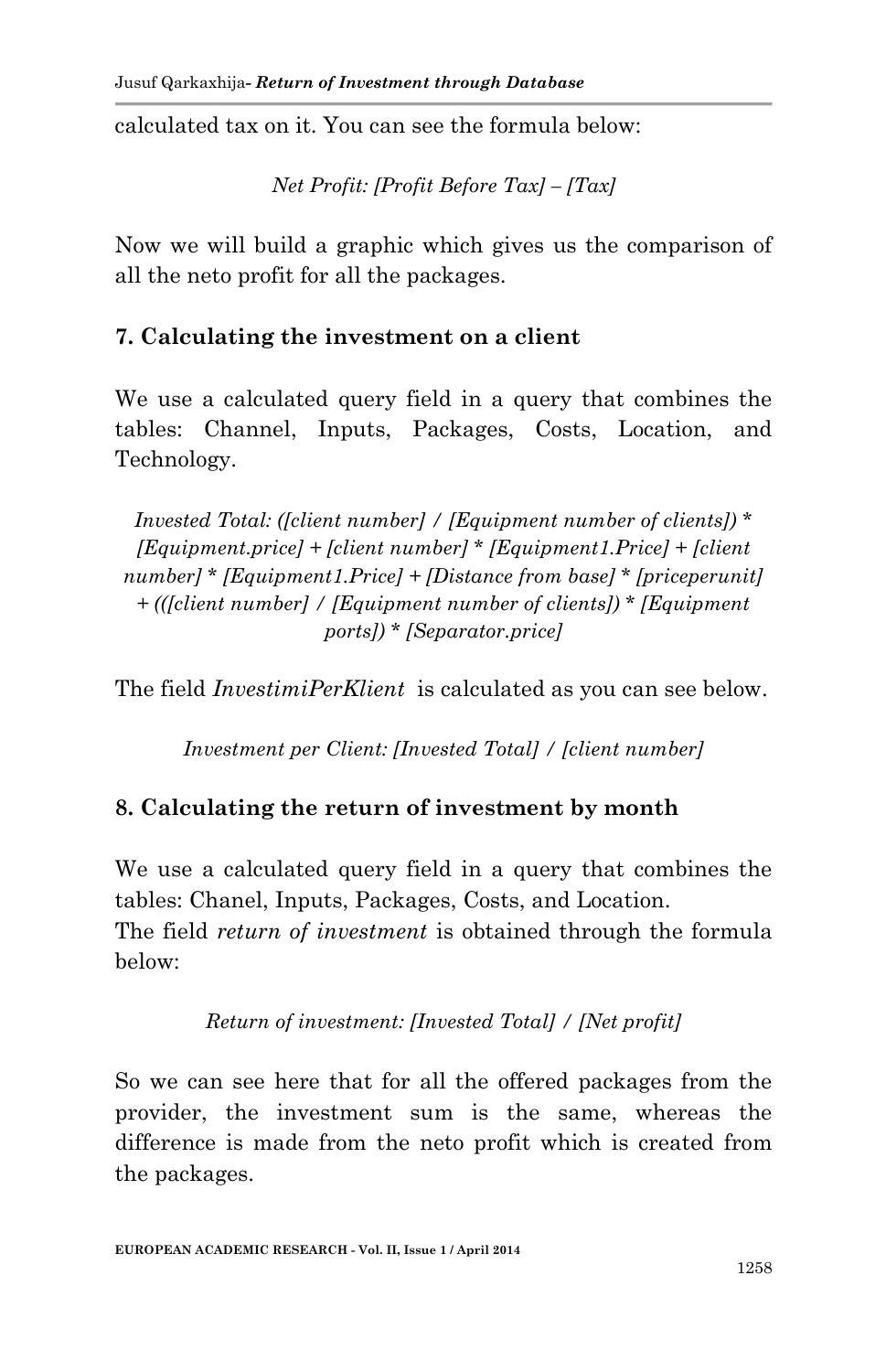#### **9. Calculating the rate of investment returns**

The field *Return of investment by rate* is obtained through the formula below:

*Return of investment: [Net profit] / [Invested Total] \* 100*

# **Conclusion**

Investments developed according to a previous plan that studies the market well are welcomed. In places like Kosovo, investments are vital for the population, and this is especially related to the possibility of increasing the revenue of the businesses. Such an investment is the distribution of broadband technology in rural areas so those places can have limitless internet. This would create the opportunity that businesses which are in rural areas sell through the internet and that client can previously see if there are the needed products in those businesses.

Our contribution has been creation of the databases with the technology information and other factor information which have to be considered in such investment like distribution of the Internet in rural zones. Besides calculating the sum of investments, the purpose of creating the database has been the automatic calculation of return on investments, which a potential investor might be more interested in.

The methodology proposed in this article is a practical and efficient approach for a preliminary study of an investment in the Internet distribution in rural zones.

## **BIBLIOGRAPHY:**

http://www.broadband.gov/plan/innovationandinvestme nt.html [2]

\_\_\_\_\_\_\_url:http://www.raiffeisen-kosovo.com/sq/Komunikatat-